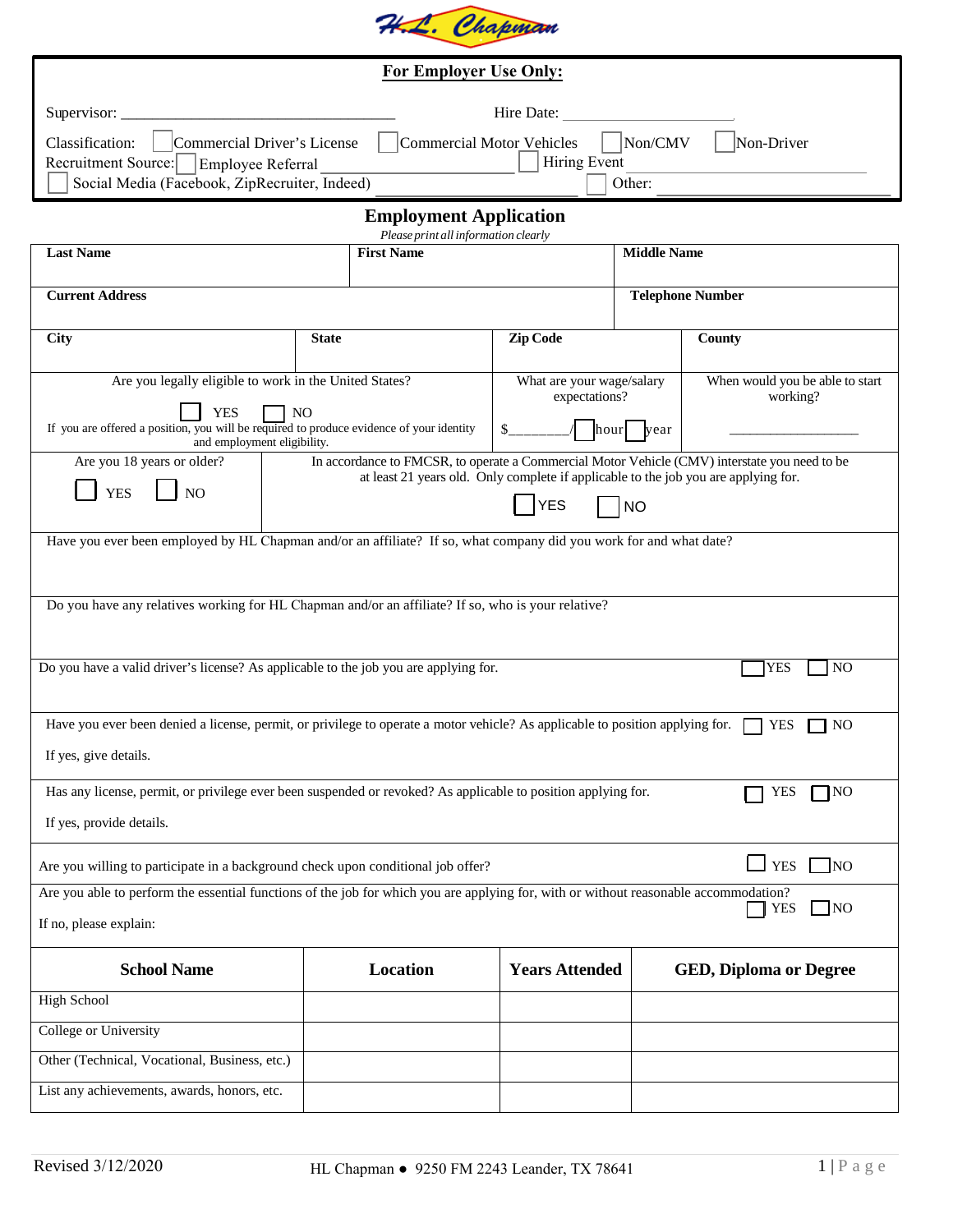

# **Employment History**

*Please print all information clearly.*

**Instructions:** Please list your employer(s) for the past three years, listing the most recent employer first. Any gaps in employment and/or unemployment must be explained. If additional space is required, please enter on a separate sheet.

\* CDL Drivers: Please list your employers for the past ten years, listing the most recent employer first.

#### **When answering questions A and B, please refer to the following information.**

\* The Federal Motor Carrier Safety Regulations (FMCSR's) apply to anyone operating a motor vehicle on a highway in interstate commerce to transport passengers or property when the vehicle: (1) weighs or has a GVWR of 10,001 pounds or more, (2) is designed or used to transport 9 or more passengers, OR (3) is of any size and is used to transport hazardous materials in a quantity requiring placarding.

| <b>Work Ended</b>                                                 | <b>Company Name</b>                                                                                                                                           |              | <b>Position Held</b>           |  |  |
|-------------------------------------------------------------------|---------------------------------------------------------------------------------------------------------------------------------------------------------------|--------------|--------------------------------|--|--|
| Month $7 - 1$ Year                                                | Address (street address, city, state, zip code)                                                                                                               |              | <b>Phone Number</b>            |  |  |
| Work Began                                                        | <b>Supervisor Name</b>                                                                                                                                        |              | <b>Supervisor Phone Number</b> |  |  |
| Month / Year                                                      | <b>Reasons for Leaving</b>                                                                                                                                    |              |                                |  |  |
|                                                                   | A. Were you subject to the FMCSRs* while employed?<br><b>TYES</b><br>7NO                                                                                      |              |                                |  |  |
| of 49 CFR Part 40? $\Box$ YES                                     | B. Was your job designated as a safety-sensitive function in any DOT-regulated mode subject to the drug and alcohol testing requirements<br>$\Box$ NO         |              |                                |  |  |
|                                                                   | Account for Period between Jobs with Reason (if applicable)                                                                                                   | From         | To (Current)                   |  |  |
|                                                                   |                                                                                                                                                               | Month / Year | Month / Year                   |  |  |
| <b>Work Ended</b>                                                 | <b>Company Name</b>                                                                                                                                           |              | <b>Position Held</b>           |  |  |
| Month $\overline{y}$ $\overline{y}$ $\overline{y}$ $\overline{y}$ | Address (street address, city, state, zip code)                                                                                                               |              | <b>Phone Number</b>            |  |  |
| <b>Work Began</b>                                                 | <b>Supervisor Name</b>                                                                                                                                        |              | <b>Supervisor Phone Number</b> |  |  |
| Month / Year                                                      | <b>Reasons for Leaving</b>                                                                                                                                    |              |                                |  |  |
|                                                                   | A. Were you subject to the FMCSRs* while employed?<br><b>TYES</b><br>NO <sub>1</sub>                                                                          |              |                                |  |  |
| of 49 CFR Part 40?                                                | B. Was your job designated as a safety-sensitive function in any DOT-regulated mode subject to the drug and alcohol testing requirements<br><b>YES</b><br> NO |              |                                |  |  |
|                                                                   |                                                                                                                                                               |              |                                |  |  |
|                                                                   | Account for Period between Jobs with Reason (if applicable)                                                                                                   | From         | To (Current)                   |  |  |
|                                                                   |                                                                                                                                                               | Month / Year | Month / Year                   |  |  |
| <b>Work Ended</b>                                                 | <b>Company Name</b>                                                                                                                                           |              | <b>Position Held</b>           |  |  |
| / Year<br>Month                                                   | Address (street address, city, state, zip code)                                                                                                               |              | <b>Phone Number</b>            |  |  |
| <b>Work Began</b>                                                 | <b>Supervisor Name</b>                                                                                                                                        |              | <b>Supervisor Phone Number</b> |  |  |
| Month / Year<br><b>Reasons for Leaving</b>                        |                                                                                                                                                               |              |                                |  |  |
|                                                                   | A. Were you subject to the FMCSRs* while employed?<br><b>YES</b><br>]NO                                                                                       |              |                                |  |  |
| of 49 CFR Part 40? $YES$                                          | B. Was your job designated as a safety-sensitive function in any DOT-regulated mode subject to the drug and alcohol testing requirements<br>$\overline{NQ}$   |              |                                |  |  |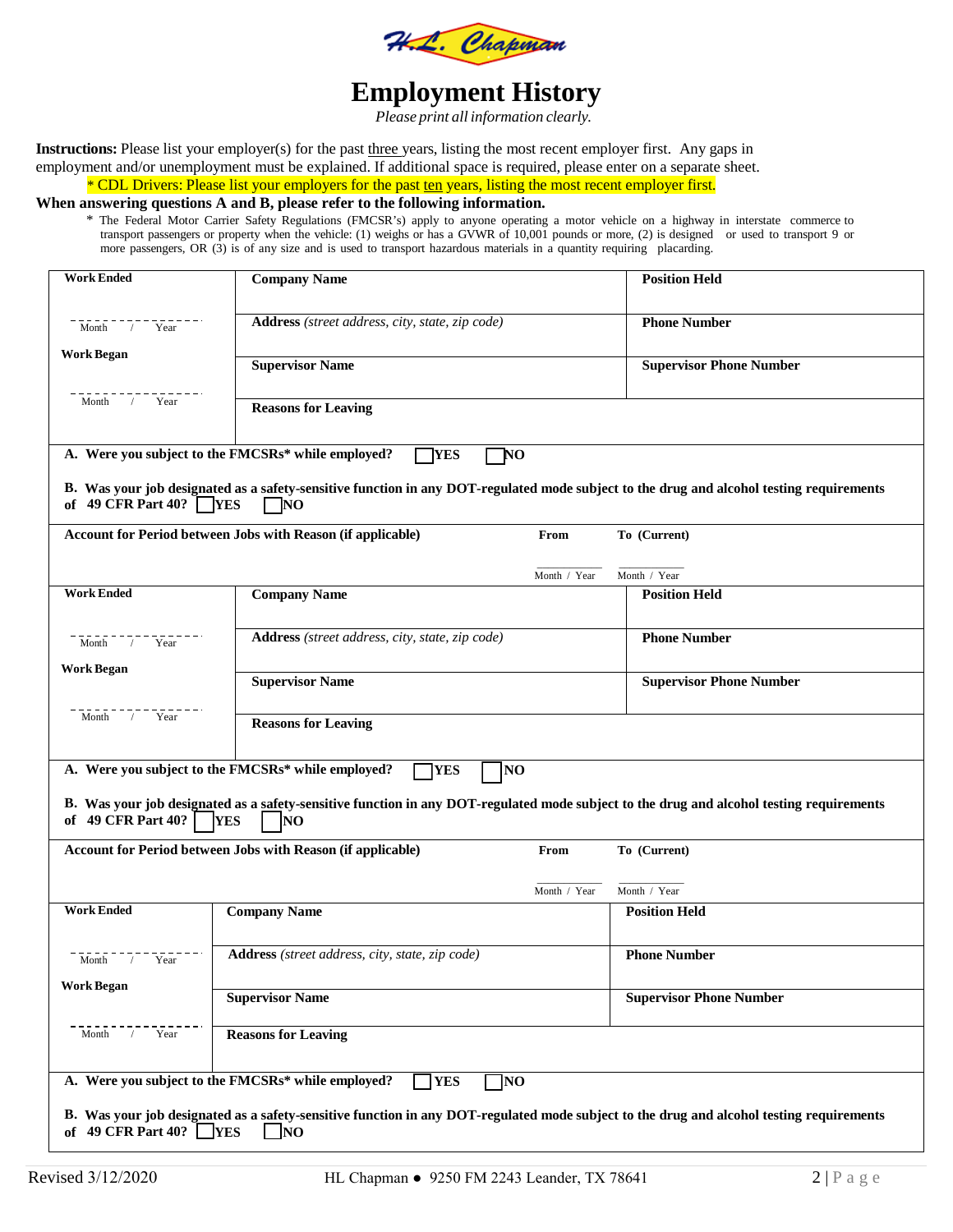

| Account for Period between Jobs with Reason (if applicable)                         |                                                 |                                                                                                                                              | From                                                                               | To (Current)                   |                                                                                                                                          |  |  |
|-------------------------------------------------------------------------------------|-------------------------------------------------|----------------------------------------------------------------------------------------------------------------------------------------------|------------------------------------------------------------------------------------|--------------------------------|------------------------------------------------------------------------------------------------------------------------------------------|--|--|
|                                                                                     |                                                 |                                                                                                                                              | Month / Year                                                                       | Month / Year                   |                                                                                                                                          |  |  |
| <b>Work Ended</b>                                                                   | <b>Company Name</b>                             |                                                                                                                                              |                                                                                    | <b>Position Held</b>           |                                                                                                                                          |  |  |
| Month / Year                                                                        |                                                 | Address (street address, city, state, zip code)                                                                                              |                                                                                    | <b>Phone Number</b>            |                                                                                                                                          |  |  |
| <b>Work Began</b>                                                                   | <b>Supervisor Name</b>                          |                                                                                                                                              |                                                                                    | <b>Supervisor Phone Number</b> |                                                                                                                                          |  |  |
| Month / Year                                                                        | <b>Reasons for Leaving</b>                      |                                                                                                                                              |                                                                                    |                                |                                                                                                                                          |  |  |
| A. Were you subject to the FMCSRs* while employed?                                  |                                                 | <b>YES</b>                                                                                                                                   | <b>NO</b>                                                                          |                                |                                                                                                                                          |  |  |
| of 49 CFR Part 40?                                                                  | <b>YES</b><br>NO                                |                                                                                                                                              |                                                                                    |                                | B. Was your job designated as a safety-sensitive function in any DOT-regulated mode subject to the drug and alcohol testing requirements |  |  |
| Account for Period between Jobs with Reason (if applicable)                         |                                                 |                                                                                                                                              | From                                                                               | To (Current)                   |                                                                                                                                          |  |  |
|                                                                                     |                                                 |                                                                                                                                              | Month / Year                                                                       | Month / Year                   |                                                                                                                                          |  |  |
| <b>Work Ended</b>                                                                   | <b>Company Name</b>                             |                                                                                                                                              |                                                                                    | <b>Position Held</b>           |                                                                                                                                          |  |  |
|                                                                                     |                                                 |                                                                                                                                              |                                                                                    |                                |                                                                                                                                          |  |  |
| Month / Year                                                                        | Address (street address, city, state, zip code) |                                                                                                                                              |                                                                                    | <b>Phone Number</b>            |                                                                                                                                          |  |  |
| <b>Work Began</b>                                                                   |                                                 |                                                                                                                                              |                                                                                    |                                |                                                                                                                                          |  |  |
|                                                                                     |                                                 | <b>Supervisor Name</b>                                                                                                                       |                                                                                    |                                | <b>Supervisor Phone Number</b>                                                                                                           |  |  |
| Month / Year                                                                        | <b>Reasons for Leaving</b>                      |                                                                                                                                              |                                                                                    |                                |                                                                                                                                          |  |  |
| A. Were you subject to the FMCSRs* while employed?                                  |                                                 | <b>TYES</b>                                                                                                                                  | ]NO                                                                                |                                |                                                                                                                                          |  |  |
| of 49 CFR Part 40? $\Box$ YES                                                       | <b>NO</b>                                       |                                                                                                                                              |                                                                                    |                                | B. Was your job designated as a safety-sensitive function in any DOT-regulated mode subject to the drug and alcohol testing requirements |  |  |
| Account for Period between Jobs with Reason (if applicable)<br>To (Current)<br>From |                                                 |                                                                                                                                              |                                                                                    |                                |                                                                                                                                          |  |  |
| Month / Year<br>Month / Year                                                        |                                                 |                                                                                                                                              |                                                                                    |                                |                                                                                                                                          |  |  |
| <b>References</b><br>background.                                                    |                                                 | If you did not provide work references in your employment history, list three individuals who have knowledge of your occupational skills and |                                                                                    |                                |                                                                                                                                          |  |  |
| <b>Telephone Number</b><br><b>Name</b>                                              |                                                 | Occupation                                                                                                                                   |                                                                                    | <b>Length of Time Known</b>    |                                                                                                                                          |  |  |
|                                                                                     |                                                 |                                                                                                                                              |                                                                                    |                                |                                                                                                                                          |  |  |
|                                                                                     |                                                 |                                                                                                                                              |                                                                                    |                                |                                                                                                                                          |  |  |
|                                                                                     |                                                 |                                                                                                                                              |                                                                                    |                                |                                                                                                                                          |  |  |
|                                                                                     |                                                 |                                                                                                                                              |                                                                                    |                                |                                                                                                                                          |  |  |
| What type of position are you applying for?                                         |                                                 |                                                                                                                                              |                                                                                    |                                |                                                                                                                                          |  |  |
| What are your Salary / Wage expectations?                                           |                                                 |                                                                                                                                              |                                                                                    |                                |                                                                                                                                          |  |  |
| Are you willing to work in Austin                                                   | San Antonio                                     |                                                                                                                                              | or are you able / willing to travel out of state for the position applied for? Yes |                                | No I                                                                                                                                     |  |  |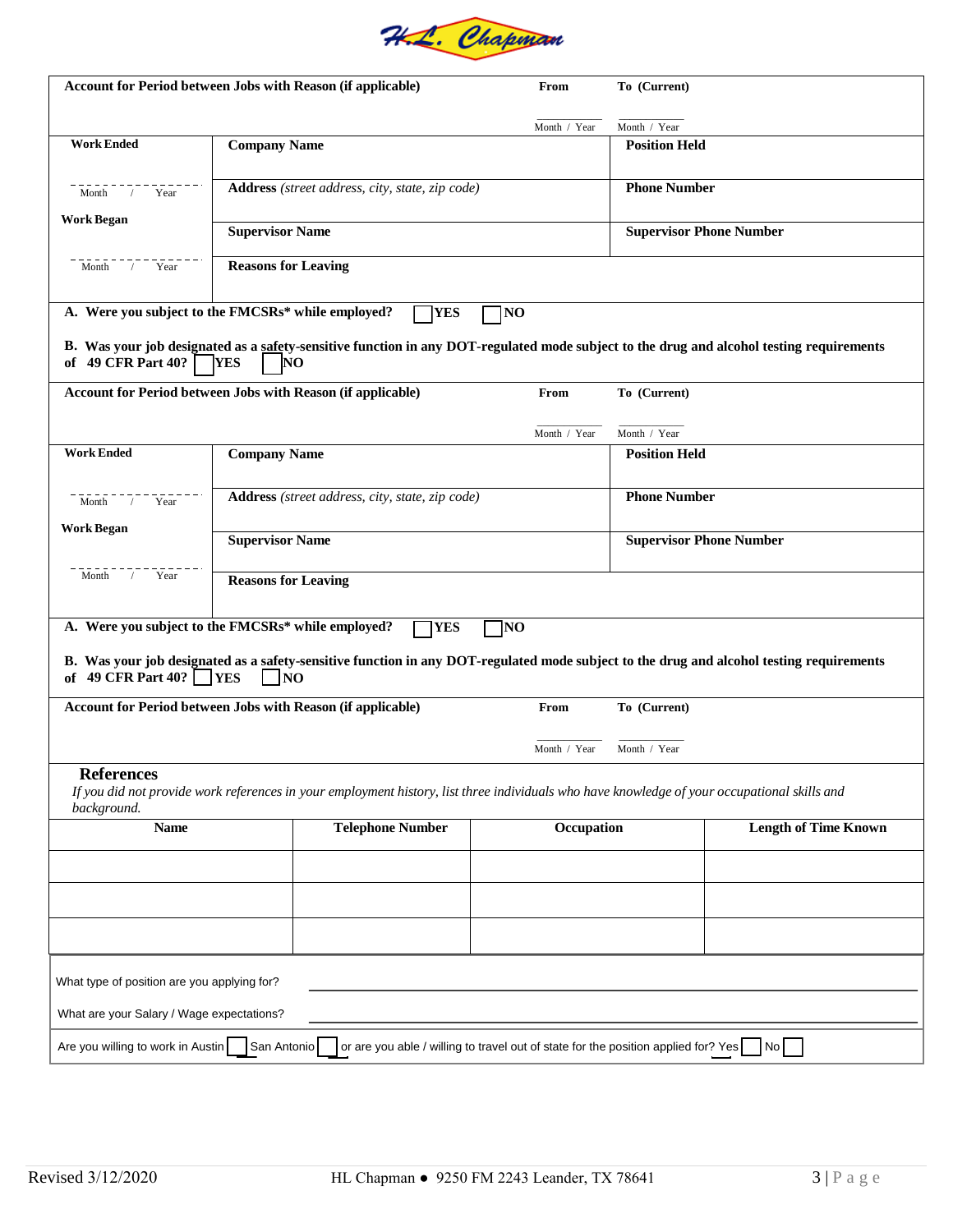

## **Employment Statement**

#### **An Equal Opportunity Employer**

*HL Chapman and/or affiliates, provides equal employment opportunities (EEO) to all employees and applicants for employment without regard to race, color, religion, sex, national origin, age, disability or genetics. In addition to federal law requirements, HL Chapman and/or affiliates complies with applicable state and local laws governing nondiscrimination in employment in every location in which the company has facilities.* 

### **Please read the following statement before signing.**

I understand that information I provide regarding current and/or previous employers may be used, and those employer(s) will be contacted, for the purpose of investigating my safety performance history as required by 49 CFR 391.23(d) and (e). I understand that I have the right to:

- Review information provided by current/previous employers:
- Have errors in the information corrected by previous employers and for those previous employers to re-send the corrected information to the prospective employer; and
- Have a rebuttal statement attached to the alleged erroneous information, if the previous employer(s) and I cannot agree on the accuracy of the information."

I understand that the hiring process may require interviews, written tests and job demonstrations. I agree that I will state whether I need any reasonable accommodations for the job selection procedures.

I understand and agree that I will participate in a Drug and Alcohol test and a physical examination if a job offer is made and that my employment is contingent on satisfactory completion of the test and the examination.

Furthermore, I understand that misrepresentation or omission of requested information may result in my disqualification of employment or dismissal from employment process.

This application is not an employment contract. Any offer of employment will be on an employment-at-will-basis. This means that I will not have an express or implied employment contract and that both the employer and I will have the right to terminate my employment at any time and for any reason.

**My signature certifies that this application was completed by me, and that all entries on it and information in it are true and complete to the best of my knowledge.**

**Name (Printed): \_\_\_\_\_\_\_\_\_\_\_\_\_\_\_\_\_\_\_\_\_\_\_\_\_\_\_\_\_\_\_\_\_\_\_\_\_\_\_\_\_\_\_\_\_\_\_\_\_\_\_\_\_\_ Date: \_\_\_\_\_\_\_\_\_\_\_\_\_\_\_\_\_\_\_\_\_** 

**Signature:**  $\blacksquare$